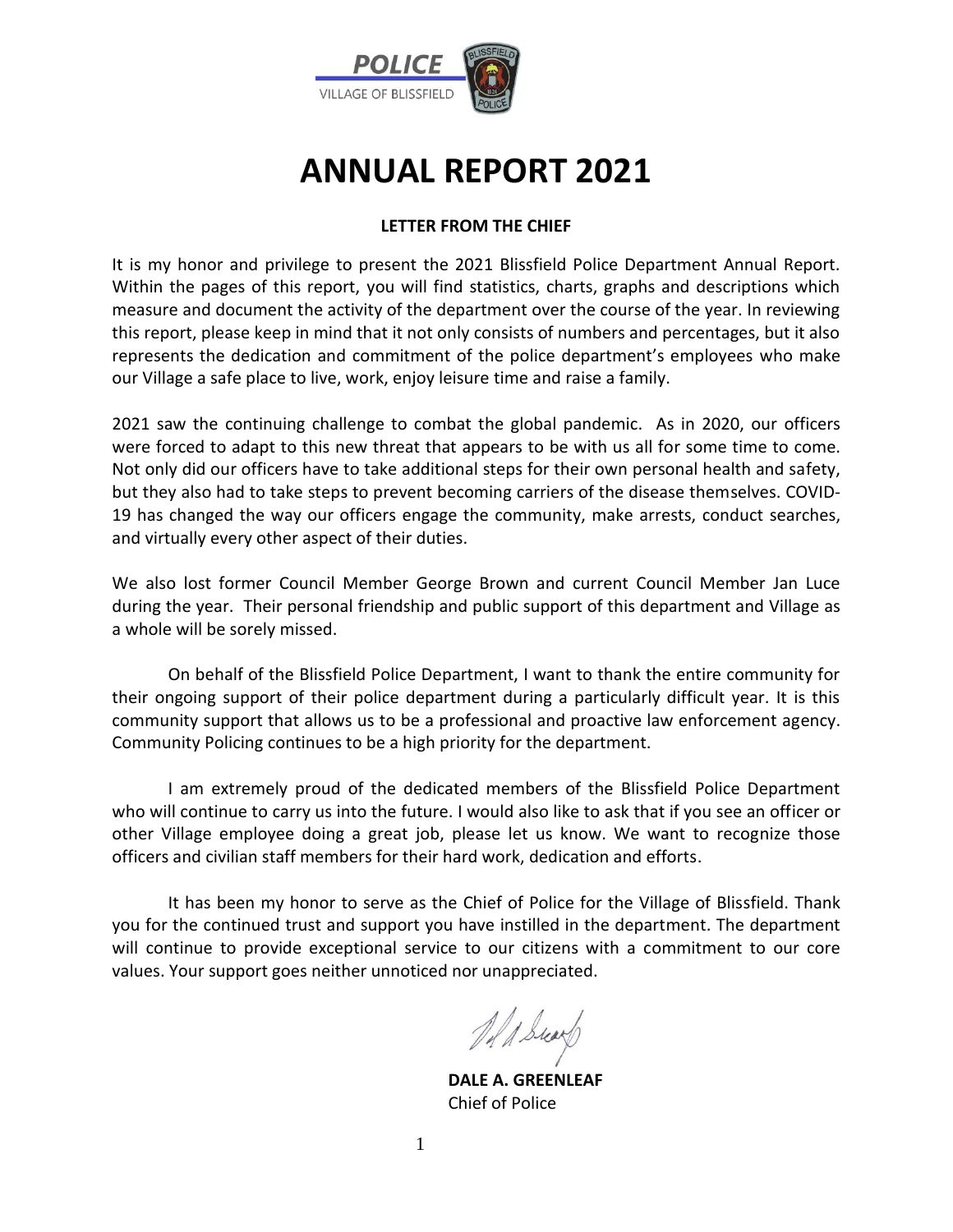

#### **PERSONNEL**

| Chief of Police: | Dale A. Greenleaf      |
|------------------|------------------------|
| Lieutenant:      | Jacob Wagner           |
| Police Officers: | Christopher Portincasa |
|                  | Roni Khouri            |
|                  | Thomas Anton           |
| Receptionist:    | Holly Koester          |

Resignations:

Officer Matthew Dushane resigned in good standing on April 3, 2021. Officer Tyler Raburn resigned in good standing on June 5, 2021.

## **AGREEMENTS AND CONTRACTS**

The contract with the Southern Michigan Criminal Justice Training Consortium was renewed in December. There were no changes to the contract.

#### **EMERGENCY PREPAREDNESS AND RESPONSE**

The Blissfield Police Department continues to plan and train for responding to any critical incidents that might occur, including natural occurrences such as storms and flooding and criminal acts such as active shooters. During 2021, much of our focus continued on providing the best possible services during the pandemic. Emphasis and effort was focused on keeping vehicles and working spaces clean and following best practices designed to keep officers and the public safe from contracting or transmitting the virus.

We continue to train with the Blissfield Township Fire Department (BTFD) and the Madison Township Fire Department with a multi-pronged objective to continue preparations for any critical incidents that might result in mass casualties events.

#### **NARCOTICS**

The Blissfield Police Department continues to work with the Lenawee County RHINO Unit on detecting any trafficking activity within the Village limits.

#### **COMMUNITY ALERT AND ADVISORY SYSTEM**

We have discontinued use of the NIXLE Community Alert and Advisory System. This system was subscriber based – meaning that only those that signed up for the service received notifications when messages were sent out. Continued use of the system would have also required a subscription fee to the Village. In lieu of this service the Blissfield Police Department will utilize the RAVE Alert System offered through the Lenawee County Sheriffs Department. While use of that system is restricted to established parameters, there is no cost to the Village to use the system and alerts can be sent to all telecommunication devices within the geographical area.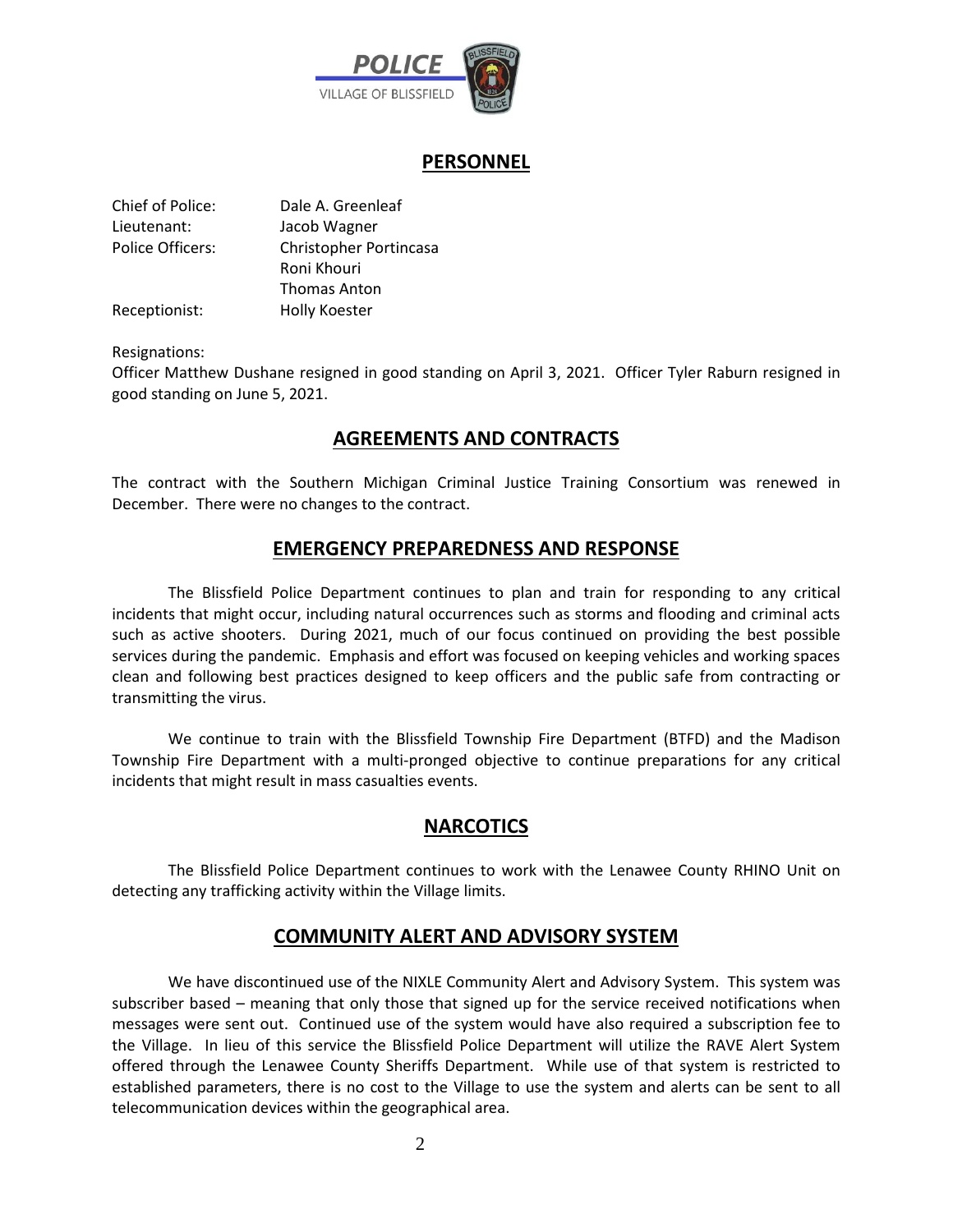

## **OFFICER TRAINING**

Law Enforcement agencies in Lenawee and Jackson Counties are members of the Southern Michigan Criminal Justice Training Consortium. The Blissfield Police Department receives many hours of officer training at minimal cost. In accordance with the agreement, BPD normally contributes half of the Public Act 302 training funds that we received from the State of Michigan to support the training activities. Common training includes:

- Precision Driving School
- Defensive Training for all officers,
- Radar/LIDAR (speed measurement) recertification and certification.
- Taser recertification for all officers.
- Emergency Vehicle Operation.
- Narcan Administration Training.
- Standardized Field Sobriety Testing Training.

#### Additional Training:

BPD participates regularly in a wide spectrum of training topics, including quarterly firearms qualification and training, Active Shooter Response Training, Computer Training, Legal Update, Interviews and Interrogations, and Counter-Terrorism.

#### FIREARMS TRAINING:

Officers are expected to constantly keep up with professional skills and changing requirements. All members participated in quarterly weapons training and/or qualification. The BPD conducts regular firearms training, both in daylight and darkness. Firearms training now includes the Tactical Patrol Rifle, handgun, and shotgun. Additionally, BPD officers may participate in tactical training with other agencies for readiness preparedness and response for active threat situations.

#### **POLICY REVISIONS**

Department policies are reviewed and updated when new standards are determined to be best practice or to comply with new legal requirements. The policies that were updated in 2021 are as follows:

- Financial Crimes
- Search and Seizure
- Blood-Borne Pathogens
- Use of Force
- Domestic Violence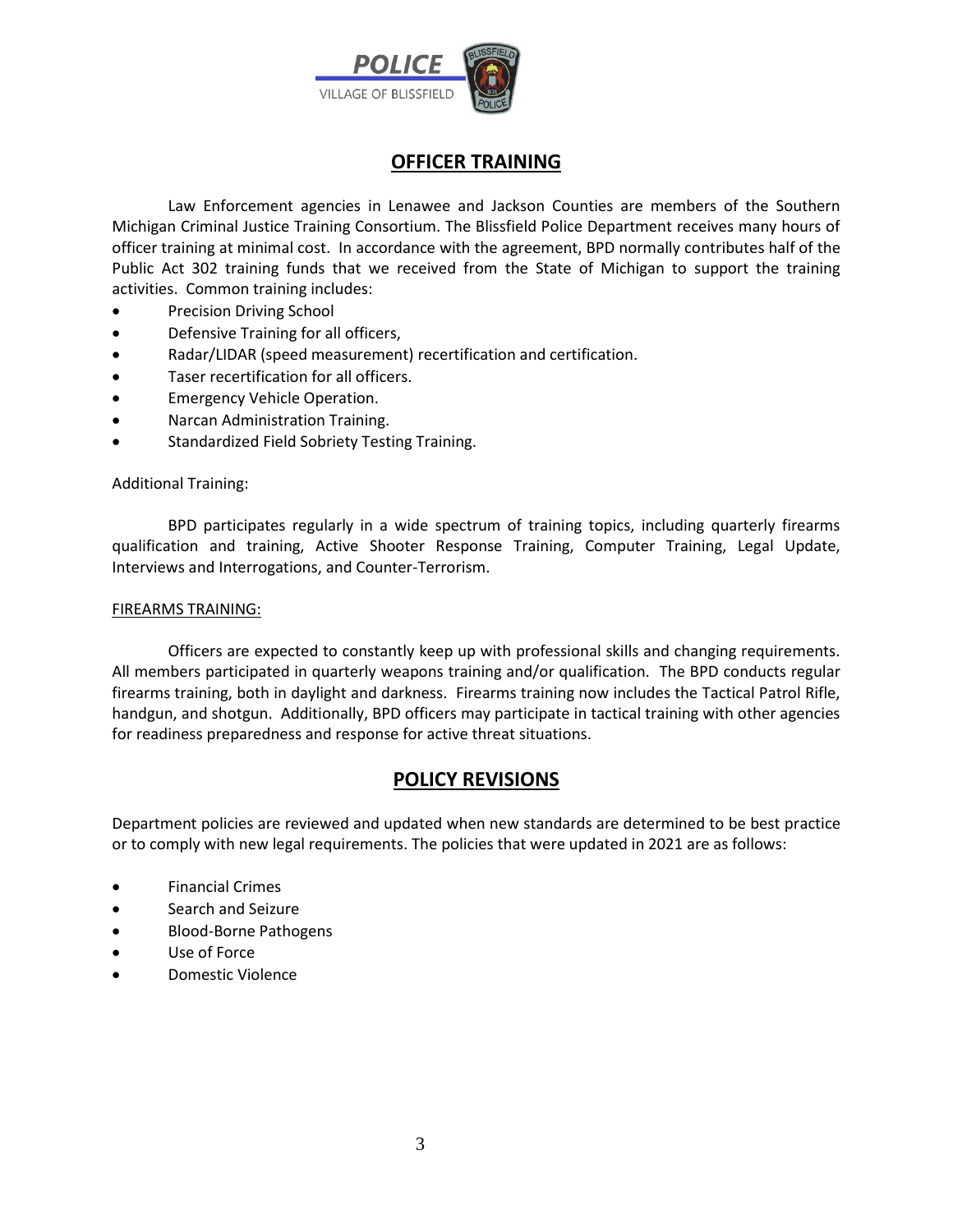

## **SPECIAL EVENTS**

The BPD assisted with a number of special events throughout the year. Many events were cancelled due to the pandemic. The annual events were as follows:

- May 13, 2021: Car and Bike Show
- May 22, 2021: Senior Parade
- June 10, 2021: Car and Bike Show
- June 17, 2021: Movies on the Lane
- July 8-10, 2021: River Raisin Festival
- July 8, 2021: Car and Bike Show
- July 15, 2021: Movies on the Lane
- July 24-25, 2021: Railroad Days
- August 12, 2021: Car and Bike Show
- August 19, 2021: Movies on the Lane
- August 16-23, 2021: Safety City
- August 7, 2021: Tractor Cruise-In
- August 14, 2021: Bluegrass on the River
- August 21-22, 2021: Art at Your Feet
- August 28, 2021: Blissfield on Tap
- September 9, 2021: Car and Bike Show
- December 10, 2021: Cha-Cha Run and Wassailfest
- December 18, 2021: Parade of Lights

#### **Safety City**

The annual Safety City was held August 16-23, 2021. There were a number of teacher resignations from the program. After reviewing the personnel procedures and legal requirements necessary to hire replacement teachers with Principal Linda Mueller at Blissfield Elementary, it was determined that it would be more efficient to transfer administrative responsibility to the school district. Chief Greenleaf presented the Police Department portion of the program to the students. The five-day event is designed for incoming kindergarteners and gives the children an opportunity to learn how to reduce injuries by teaching them how to be safe in their world. The program is broken up into three areas. One area taught the children about general traffic safety.

The children get to drive battery powered cars, pedal bikes or walk as pedestrians on a painted traffic area. There was a guest speaker each day to talk about bike safety, poison safety, fire safety, electrical or water safety and bus safety. The third part of the day was spent in the classroom setting with games and activities focused on the theme for the day. The children also enjoy a snack each day.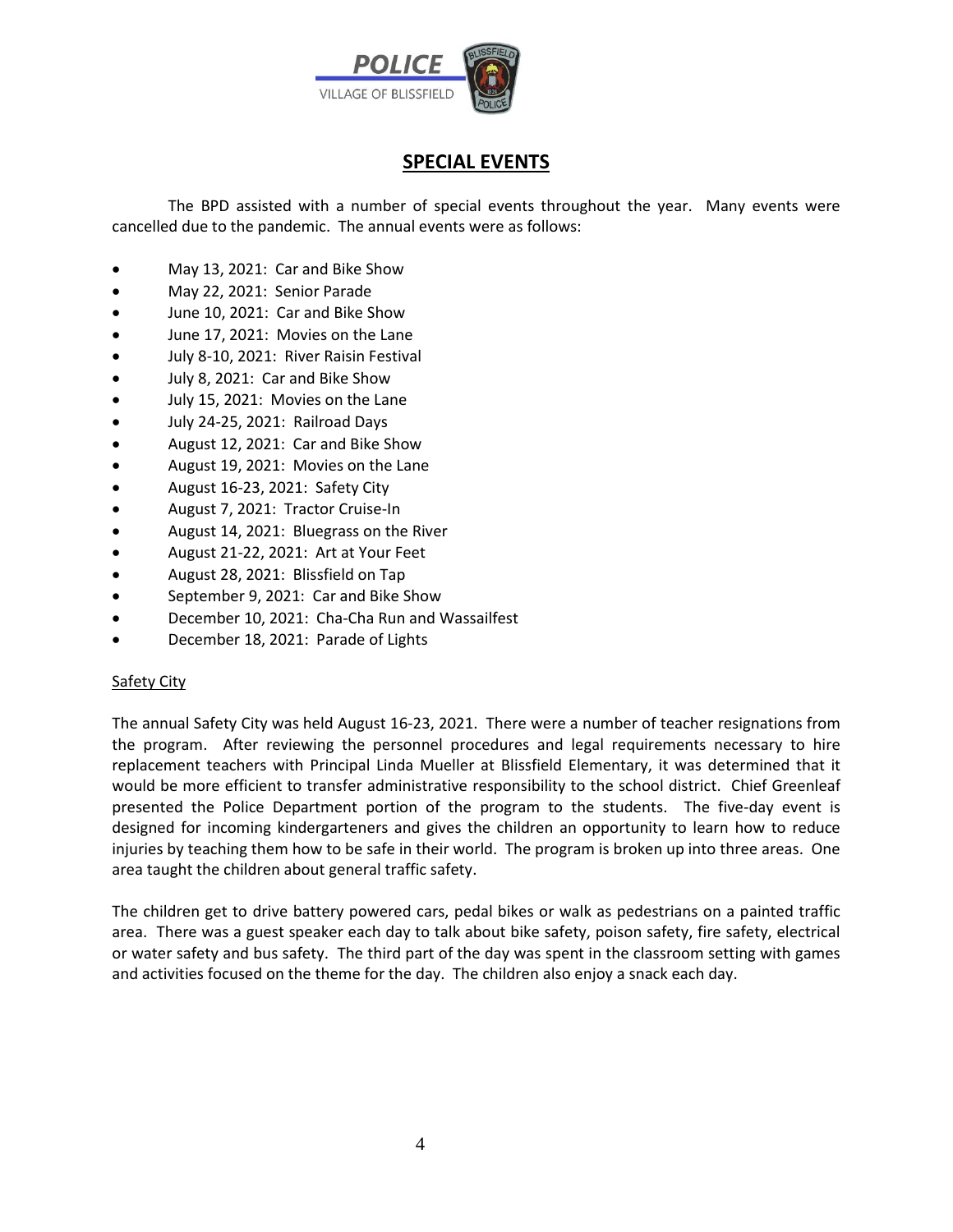

This annual event would not be possible without the financial support we receive from the community. Their continued support is appreciated. The following businesses and organizations provided financial support for the 2021 Safety City:

- American Legion Post 325
- Blissfield Lions Club
- Blissfield Parts
- Blissfield Rotary
- Blissfield State Bank
- Iott Insurance
- K & J Absorbent
- K & S Tire
- Lightning Quick Gas-n-go
- Maxitrol
- Nutrien AG
- Pixley Heating
- Shrader Tire
- Sieler Construction
- Transcend Physical Therapy
- Uckele Health
- Valero
- William Warner
- Richard Zubkoff

#### **STATISTICS**

#### **CALLS FOR SERVICE**

Calls for Service include all 911 calls, calls initiated by the patrol officer, calls for backup, and calls for mutual aid. Calls for Service do not necessarily equate to an actual criminal offense having occurred. Calls for Service simply characterizes the nature of the call. If more than one officer responded to an incident, such as a traffic crash, then a separate call is logged for each responding officer. Actual criminal offenses that occurred are reported separately.

| <b>INCIDENT</b>                  | 2016 | 2017 | 2018 | 2019 | 2020 | 2021 |
|----------------------------------|------|------|------|------|------|------|
| 911 "Hang-up" Calls              | 6    | 10   | 10   | 11   | 3    |      |
| <b>Accident Private Property</b> | 14   | 17   | 12   | 12   | 10   | 11   |
| <b>Accident Property Damage</b>  | 65   | 48   | 49   | 63   | 36   | 37   |
| Accident W/Injuries              | 16   | 24   | 31   | 13   | 20   | 15   |
| Alarm Burglary                   | 127  | 90   | 89   | 99   | 116  | 103  |
| All Other Offenses               | 28   | 23   | 10   | 17   | 5    | 11   |
| <b>Animal Complaints</b>         | 33   | 45   | 52   | 41   | 50   | 40   |
| Assaults                         | 11   | 10   | 8    | 6    | 8    | 6    |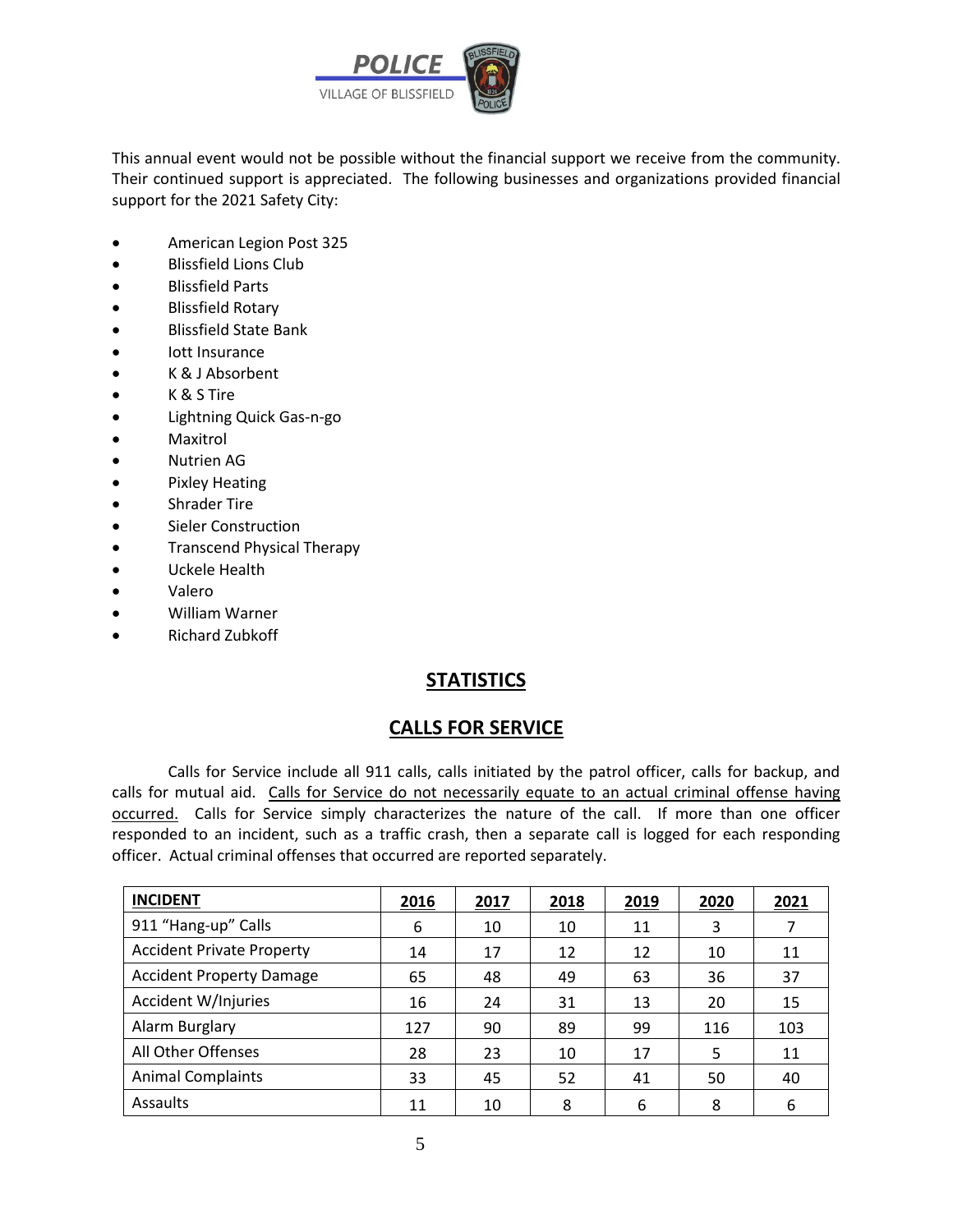

| <b>INCIDENT</b>                                 | 2016           | 2017                    | 2018           | 2019           | 2020           | 2021           |
|-------------------------------------------------|----------------|-------------------------|----------------|----------------|----------------|----------------|
| Assist to Other Agencies                        | 86             | 78                      | 119            | 110            | 77             | 107            |
| <b>Burglary</b>                                 | 9              | 6                       | 5              | 8              | 8              | 5              |
| <b>Check Welfare</b>                            | 54             | 31                      | 34             | 50             | 72             | 65             |
| <b>Civil Disputes</b>                           | 44             | 36                      | 35             | 47             | 45             | 32             |
| Conservation                                    | 0              | 0                       | $\pmb{0}$      | 0              | $\overline{2}$ | 0              |
| Damage to Property                              | 18             | 11                      | $\overline{7}$ | 13             | 17             | 11             |
| Death Investigations                            | 3              | 4                       | 5              | 1              | $\mathbf{1}$   | 3              |
| <b>Delinquent Minors</b>                        | 20             | 18                      | 9              | 11             | 11             | 6              |
| <b>Disorderly Conduct</b>                       | 46             | 36                      | 26             | 33             | 26             | 33             |
| Disturbance - Domestic                          | 35             | 17                      | 33             | 29             | 27             | 32             |
| Disturbance - Non-Domestic                      | 86             | 81                      | 50             | 61             | 37             | 26             |
| <b>Driving Offenses</b>                         | 66             | 59                      | 59             | 42             | 33             | $0*$           |
| Embezzlement                                    | $\mathbf{1}$   | $\mathbf{1}$            | $\mathbf 0$    | $\mathbf 0$    | $\mathbf{1}$   | $\pmb{0}$      |
| Extortion                                       | 0              | $\mathbf{1}$            | $\mathbf 0$    | $\mathbf 0$    | 0              | 0              |
| Fire - EMS                                      | 74             | 92                      | 79             | 82             | 51             | 49             |
| Follow Up Investigation                         | $\mathbf{1}$   | $\overline{4}$          | 0              | $\mathbf 0$    | $\mathbf{1}$   | 0              |
| Forgery                                         | 0              | 0                       | 0              | $\mathbf{1}$   | 0              | $\mathbf{1}$   |
| Fraud                                           | 19             | 12                      | 13             | 11             | 20             | 10             |
| <b>General Assistance Requests</b>              | $\overline{2}$ | 19                      | $\mathbf 0$    | $\mathbf{1}$   | $\mathbf{1}$   | $\mathbf{1}$   |
| Hit and Run                                     | 3              | 3                       | $\overline{2}$ | $\mathbf 0$    | $\overline{7}$ | 0              |
| <b>Identity Theft</b>                           | $\mathbf{1}$   | $\overline{\mathbf{4}}$ | 0              | $\mathbf 0$    | 0              | $0*$           |
| Intimidation / Harassment /                     |                |                         |                |                |                |                |
| <b>Threats</b>                                  | 5              | 5                       | $\overline{2}$ | $\pmb{0}$      | 0              | 0*             |
| <b>Intoxicated Driver</b>                       | $\overline{7}$ | 5                       | 3              | $\mathbf 0$    | $\mathbf{1}$   | $\overline{2}$ |
| Juvenile Complaints                             | 20             | 18                      | 9              | 11             | 5              | 6              |
| Kidnapping/Abduction                            | 0              | 0                       | $\mathbf{1}$   | 0              | 0              | 0              |
| Larceny                                         | $\mathbf{1}$   | 0                       | 0              | 0              | 0              | 0              |
| Liquor<br>Establishment<br>License<br>Violation | 0              | 0                       | $\mathbf{1}$   | 0              | 0              | 0              |
| Lost and Found Property                         | 10             | 7                       | 6              | 4              | 8              | 9              |
| Misc. Criminal Offense                          | $\mathbf{1}$   | $\overline{2}$          | $\mathbf{1}$   | $\overline{2}$ | 0              | 0              |
| Missing Persons / Runaway                       | 9              | 7                       | 5              | 6              | 8              | 6              |
| <b>Narcotics Offenses</b>                       | 12             | $\overline{7}$          | 12             | 5              | 5              | 4              |
| Narcotics Equipment                             | $\mathbf 0$    | 6                       | 8              | $\mathbf 0$    | 0              | 0              |
| New Call                                        | $\overline{2}$ | $\overline{2}$          | $\mathbf{1}$   | $\mathbf{1}$   | 0              | 0              |
| Noise Complaint                                 | $\overline{7}$ | 18                      | 6              | 4              | 8              | 8              |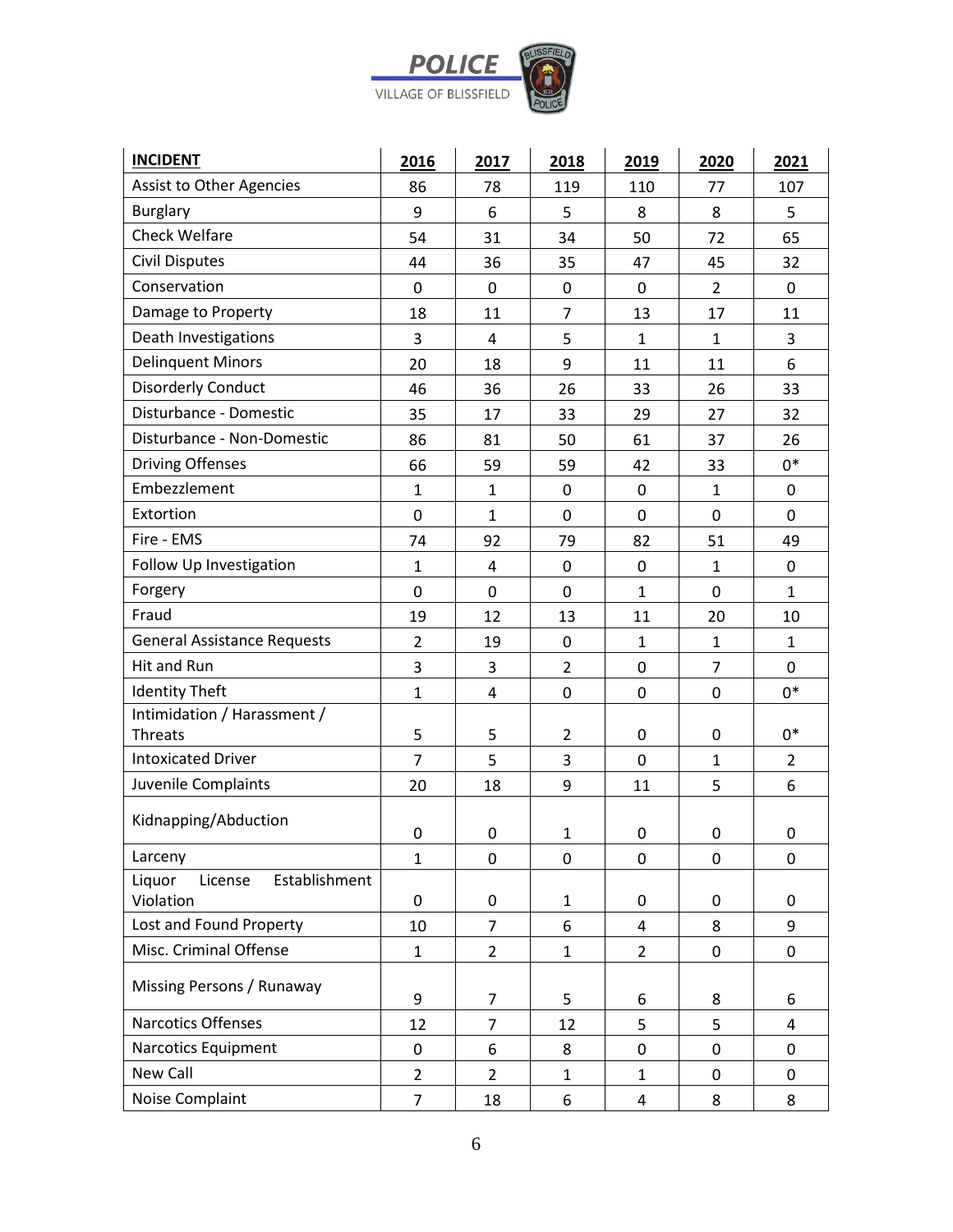

| <b>INCIDENT</b>                 | 2016           | 2017           | 2018           | 2019           | 2020           | 2021           |
|---------------------------------|----------------|----------------|----------------|----------------|----------------|----------------|
| <b>Obstructing Justice</b>      | 64             | 48             | 3              | 0              | 0              | 0              |
| <b>Obstructing Police</b>       | 0              | 5              | $\mathbf{1}$   | 0              | $\mathbf 0$    | 0              |
| <b>Ordinance Violations</b>     | 23             | 22             | 44             | 26             | 14             | $\overline{7}$ |
| <b>Other Offenses</b>           | 28             | 23             | 10             | 17             | 0              | 0              |
| Overdose                        | $\mathbf{1}$   | 3              | $\overline{2}$ | $\mathbf 0$    | 0              | 0              |
| OWI                             | 17             | 17             | 30             | 24             | 0              | 0              |
| <b>Parking Complaint</b>        | 8              | 3              | 5              | $\overline{7}$ | 11             | 5              |
| Police Services - Non-criminal  | 66             | 47             | 10             | 10             | 10             | 8              |
| <b>Premises Check</b>           | 1244           | 1858           | 3817           | 3527           | 4734           | 4994           |
| Public Works / Traffic Signal   | 9              | 4              | 5              | 4              | 1              | $\mathbf 0$    |
| <b>Retail Theft</b>             | $\overline{2}$ | $\overline{2}$ | $\mathbf{1}$   | $\overline{2}$ | 5              | 3              |
| <b>Resisting Arrest</b>         | 0              | 0              | 0              | $\pmb{0}$      | 0              | 0              |
| Sex Offenses                    | 5              | 5              | 3              | $\overline{7}$ | $\overline{4}$ | $\overline{7}$ |
| Shoplifting                     | 0              | 0              | 0              | 0              | 0              | 0              |
| <b>Shots Fired</b>              | 0              | 3              | $\mathbf{1}$   | $\overline{2}$ | $\mathbf{1}$   | 3              |
| <b>Special Detail</b>           | 0              | 0              | 0              | 0              | $\mathbf 0$    | 0              |
| <b>Stalking</b>                 | $\mathbf{1}$   | 0              | 0              | 0              | $\overline{2}$ | $\mathbf{1}$   |
| <b>Structure Fire</b>           | $\overline{2}$ | $\mathbf{1}$   | 3              | 6              | $\mathbf{1}$   | $\mathbf{1}$   |
| Suicidal Threats/Investigations | 6              | $\overline{7}$ | 12             | 12             | $\overline{7}$ | 10             |
| <b>Suspicious Activity</b>      | 119            | 86             | 81             | 99             | 88             | 63             |
| <b>Theft</b>                    | 33             | 35             | 17             | 22             | 18             | 18             |
| <b>Traffic Complaint</b>        | 29             | 32             | 27             | 21             | 23             | 24             |
| <b>Transport of Prisoner</b>    | 4              | $\overline{2}$ | 6              | 0              | $\mathbf{1}$   | 3              |
| <b>Traffic Stops</b>            | 2860           | 2510           | 3057           | 2369           | 1309           | 1349           |
| Trespassing                     | 4              | 4              | $\mathbf{1}$   | $\overline{2}$ | $\overline{2}$ | 5              |
| Violation of PPO                | $\overline{2}$ | 0              | 0              | 0              | 0              | $0^\ast$       |
| <b>Warrant Check</b>            | 0              | 0              | 9              | 25             | 4              | 3              |
| <b>Warrant Service</b>          | 26             | 43             | 17             | $\overline{2}$ | 0              | $\overline{2}$ |
| <b>Weapons Offenses</b>         | 8              | $\overline{2}$ | 4              | $\mathbf{1}$   | 4              | 0              |
| <b>Zoning Violations</b>        | $\overline{2}$ | 11             | 13             | 0              | 0              | $0*$           |
| <b>TOTAL</b>                    | 5321           | 5483           | 7852           | 6950           | 6929           | 7152           |

\* The category was eliminated in the tracking system.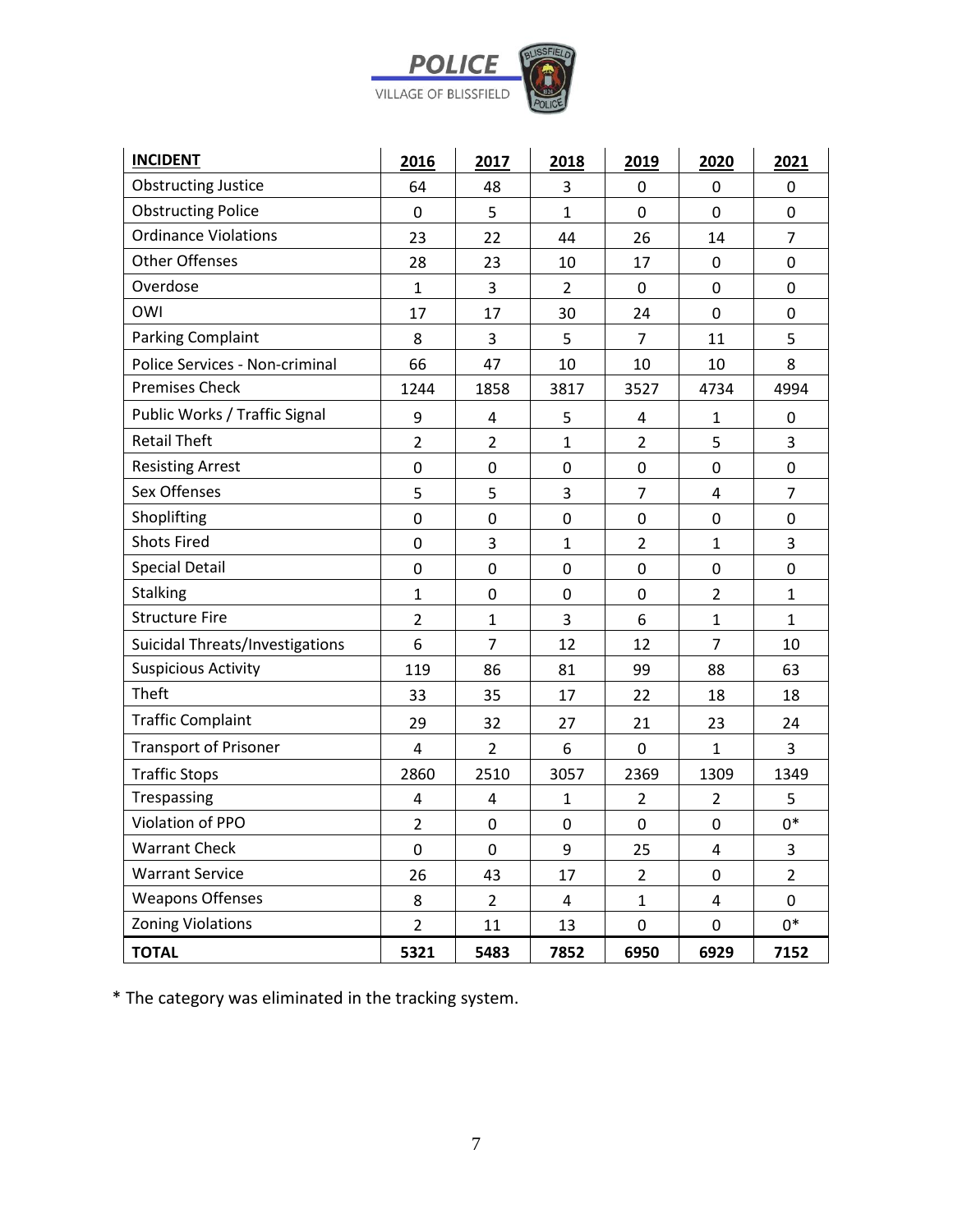

# **CASE STATUS DISPOSITION SUMMARY**

CASE STATUS DISPOSITIONS are the outcome of all cases opened or closed during the year. This includes reports for non-criminal matters such as welfare checks, traffic crashes in which a police report was created in addition to the crash report, accidental injuries, etc.

| <b>CASE STATUS DISPOSITION</b>                      | 2018     | 2019           | 2020           | 2021           |
|-----------------------------------------------------|----------|----------------|----------------|----------------|
| <b>ARREST - CASE PENDING IN COURT</b>               | 77       | 10             | 17             | 16             |
| <b>CLEARED - NON CRIMINAL</b>                       | 64       | 39             | 47             | 46             |
| <b>CLEARED - WARRANT NOT SOUGHT</b>                 | 4        | 18             | 14             | 18             |
| DEFENDANT PLED GUILTY - MISDEMEANOR                 | 32       | 39             | 18             | 11             |
| DEF PLED GUILTY - FELONY                            | 1        | 4              | 1              | $\overline{2}$ |
| <b>TURNED OVER TO OTHER LEA</b>                     | 3        | 21             | 13             | 16             |
| CASES WITH NO DISPOSITION (ACTIVE)                  | 5        | 38             | 9              | 4              |
| <b>INACTIVE - SUSPECT UNIDENTIFIED</b>              | 16       | 4              | 21             | 19             |
| <b>CITATION</b>                                     | 5        | 4              | 10             | 31             |
| <b>JUVENILE DETAINED</b>                            | 3        | 0              | 1              | 0              |
| EXCEPTIONAL CLEARANCE - CASE DISMISSED              | 9        | 11             | 3              | $\mathbf 1$    |
| EXCEPTIONAL CLEARANCE - DEATH OF OFFENDER           | 0        | $\Omega$       | 0              | $\mathbf{1}$   |
| EXCEPTIONAL CLEARANCE - DIVERSION ORDERED           | 0        | $\mathbf{1}$   | $\overline{2}$ | $\mathbf 0$    |
| EXCEPTIONAL CLEARANCE - JUVENILE / NO CUSTODY       | 2        | $\mathbf{1}$   | 1              | $\mathbf{1}$   |
| EXCEPTIONAL CLEARANCE - NOLLE PROSEQUI              | 4        | 9              | $\mathbf{1}$   | 5              |
| EXCEPTIONAL CLEARANCE - VICTIM REFUSED TO COOPERATE | 3        | 10             | 9              | 4              |
| EXCEPTIONAL CLEARANCE - WARRANT DENIED              | 6        | 1              | 15             | 4              |
| FAILURE TO APPEAR FOR ARRAIGNMENT / ABSCONDERS      | N/A      | $\overline{7}$ | 3              | 0              |
| <b>UNFOUNDED</b>                                    | $\Omega$ | 0              | 0              | 3              |
| <b>WARRANT ISSUED - CASE PENDING</b>                | N/A      | N/A            | 8              | 0              |
| <b>TOTAL CASES</b>                                  | 234      | 233            | 193            | 182            |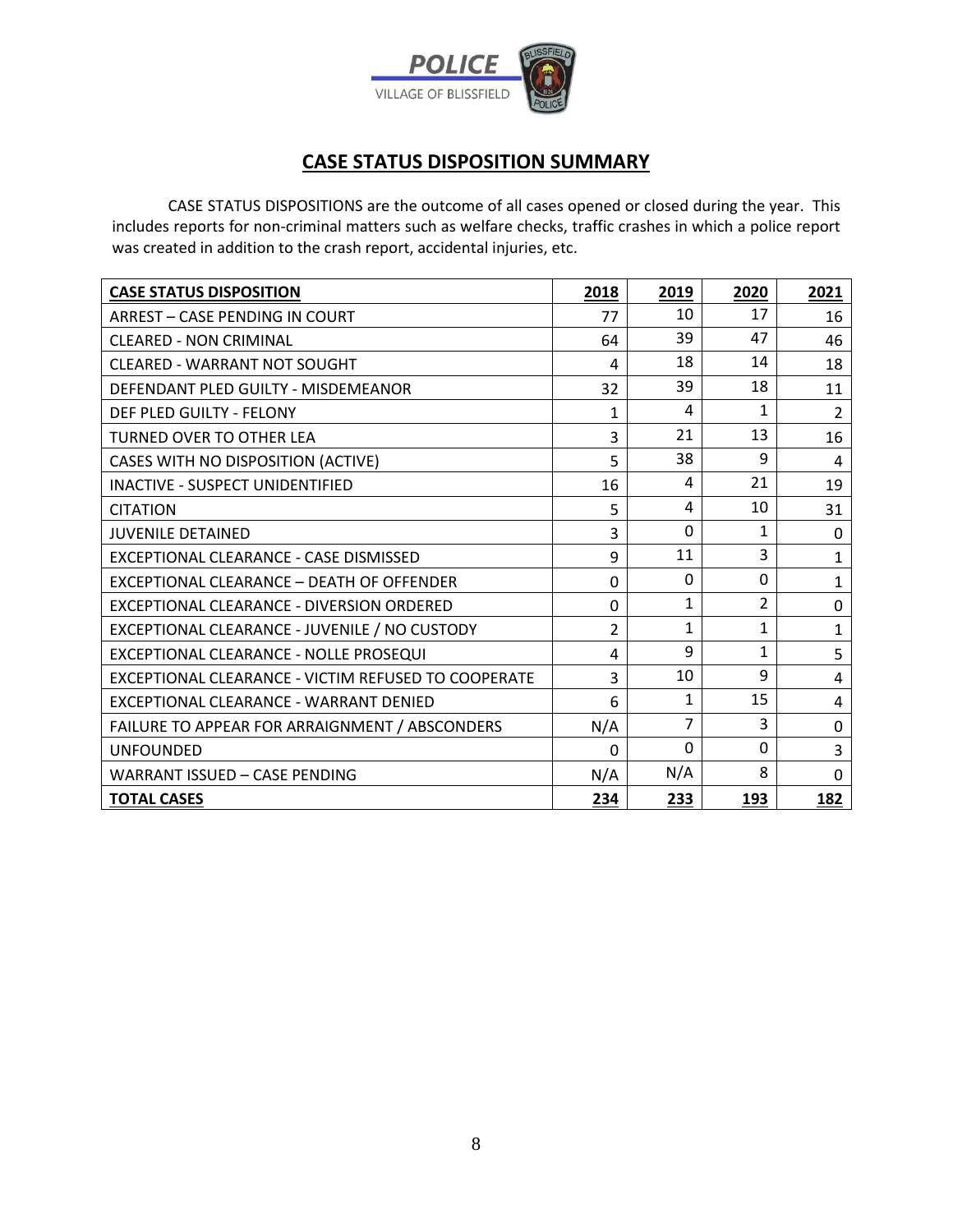

### **REPORTED CRIMINAL OFFENSES**

REPORTED CRIMINAL OFFENSES are the confirmed reported crimes that occurred in the Village. Reported crimes decreased 16.3% from 2020 to 2021.

- **Property crimes** (Larcenies, Breaking and Entering, property damage) decreased from 40 in 2020 to 34 in 2021– a 15% decrease.
- **Violent crimes** (Assaults, kidnapping, sex crimes, stalking, weapons offenses, obstructing police) decreased from 26 in 2020 to 16 in 2021– a 38.4% decrease.
- **Driving offenses** (Suspended license, uninsured motor vehicle, etc. excluding OWI offenses) decreased from 78 in 2020 to 37 in 2021 – a 52.5% decrease.
- **Operating while intoxicated/impaired by Alcohol / Narcotics** decreased from 12 in 2020 to 8 in 2021– a 33.3% decrease.

| <b>REPORTED OFFENSES</b>              | 2020          | 2021           | <b>CHANGE</b> |
|---------------------------------------|---------------|----------------|---------------|
| AGGRAVATED/FELONIOUS                  |               |                |               |
| <b>ASSAULTS</b>                       | 3             | 1              | -66.6%        |
| <b>ALARMS</b>                         | 1             | $\mathfrak{p}$ | 100%          |
| <b>ANIMAL COMPLAINTS</b>              | 12            | 3              | -75%          |
| <b>BURGLARY -FORCED ENTRY</b>         | <sup>0</sup>  | 1              | N/A           |
| <b>BURGLARY - ENTRY WITHOUT FORCE</b> |               |                |               |
| (INTENT TO COMMIT)                    | 0             | 1              | N/A           |
| <b>BURGLARY - UNLAWFUL ENTRY (NO</b>  |               |                |               |
| INTENT)                               | 0             | 1              | N/A           |
| <b>COMMERCIAL VEHICLE CITATIONS</b>   | 0             | 1              | N/A           |
| DAMAGE TO PROPERTY                    | 10            | 9              | $-10\%$       |
| DISORDERLY CONDUCT                    | $\mathbf{1}$  | 4              | 400%          |
| <b>EMBEZZLEMENT</b>                   | 1             | <sup>0</sup>   | $-100%$       |
| FORGERY/COUNTERFEITING                | 1             | $\overline{2}$ | 100%          |
| FRAUD - CREDIT CARD/AUTOMATIC         |               |                |               |
| <b>TELLER MACHINE</b>                 | 4             | $\mathfrak{p}$ | -50%          |
| <b>FRAUD -FALSE</b>                   |               |                |               |
| PRETENSE/SWINDLE/CONFIDENCE           |               |                |               |
| GAME                                  | 3             | 5              | 66.6%         |
| <b>FRAUD - IDENTITY THEFT</b>         | 1             | $\overline{2}$ | 100%          |
| <b>FRAUD - WIRE FRAUD</b>             | 1             | $\Omega$       | $-100%$       |
| <b>HEALTH AND SAFETY</b>              | $\mathfrak z$ | 1              | -50%          |

• **Narcotics offenses** decreased from 3 in 2020 to 1 in 2021– a 66.6% decrease.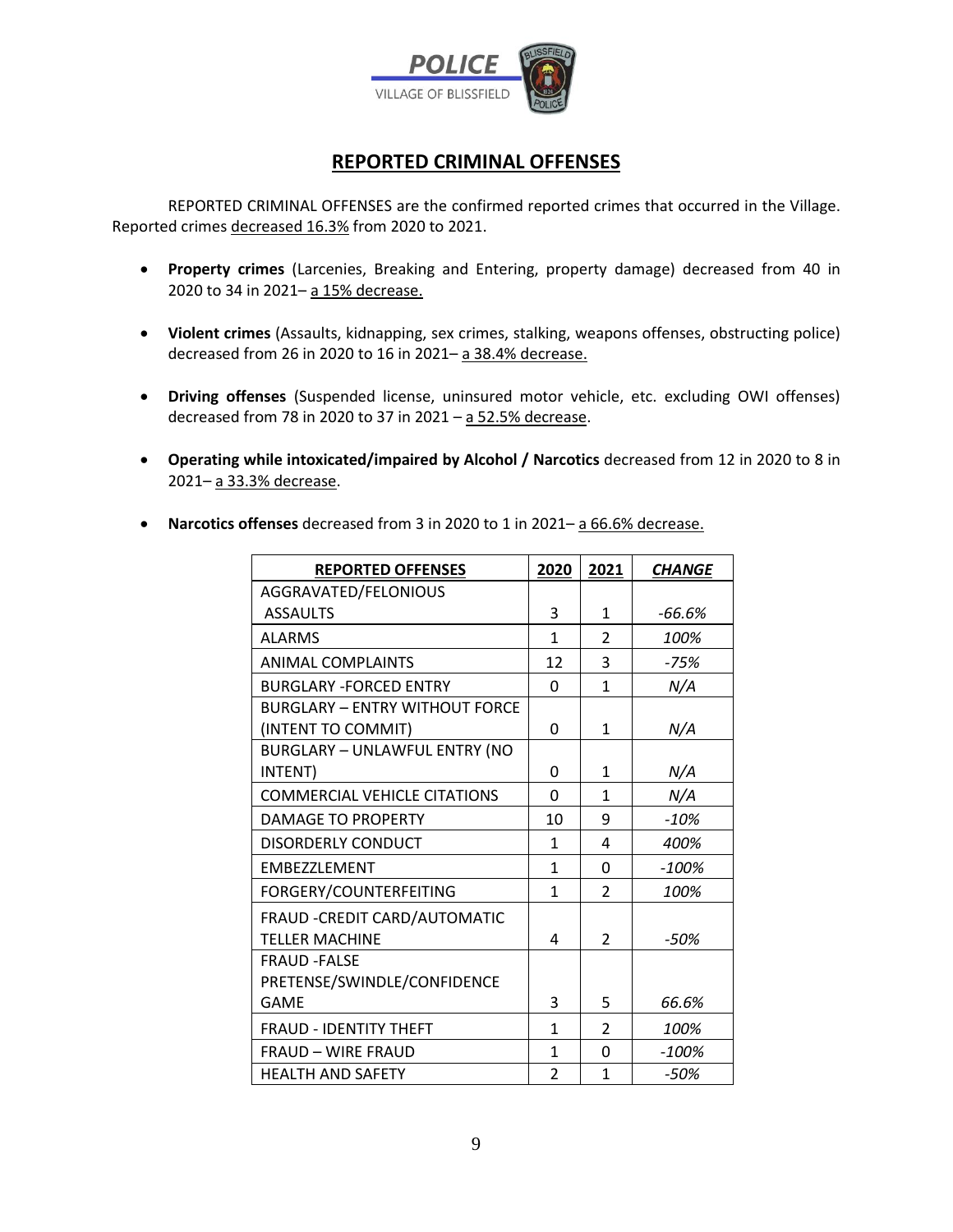

| <b>HIT and RUN MOTOR VEHICLE</b>                           |                |                |          |
|------------------------------------------------------------|----------------|----------------|----------|
| <b>ACCIDENT</b>                                            | $\overline{7}$ | 0              | $-100%$  |
| <b>INVASION OF PRIVACY - OTHER</b>                         | 0              | $\mathbf{1}$   | N/A      |
| INTIMIDATION/STALKING                                      | 5              | 3              | $-40%$   |
| <b>JUVENILE OFFENSES AND</b>                               |                |                |          |
| <b>COMPLAINTS</b>                                          | 4              | 0              | $-100%$  |
| <b>JUVENILE RUNAWAY</b>                                    | 1              | 0              | $-100%$  |
| <b>LARCENY -OTHER</b>                                      | 5              | 6              | 20%      |
| <b>LARCENY - THEFT FROM BUILDING</b>                       | $\overline{2}$ | $\overline{2}$ | N/C      |
| <b>LARCENY - THEFT FROM MOTOR</b>                          |                |                |          |
| <b>VEHICLE</b>                                             | 3              | 0              | $-100%$  |
| <b>LIQUOR CITATIONS / SUMMONS</b>                          | 2              | 0              | $-100%$  |
| <b>LIQUOR VIOLATIONS - OTHER</b>                           | 1              | 0              | $-100%$  |
| MISCELLANEOUS ACTIVITIES (6000)                            | 0              | 1              | N/A      |
| <b>MISCELLANEOUS TRAFFIC</b><br><b>COMPLAINTS</b>          | 5              | 7              | 40%      |
| <b>MOTOR VEHICLE THEFT</b>                                 | $\overline{2}$ | $\mathbf{1}$   | $-50%$   |
|                                                            |                |                |          |
| MISCELLANEOUS COMPLAINTS                                   | 72             | 51             | $-29.1%$ |
| MISCELLANEOUS CRIMINAL OFFENSE                             | $\overline{2}$ | $\mathbf{1}$   | $-50%$   |
| NON-AGGRAVATED ASSAULT                                     | 13             | 10             | $-23%$   |
| <b>NON - CRIMINAL COMPLAINTS</b>                           | 21             | 10             | $-52.3%$ |
| <b>OBSCENITY</b>                                           | 0              | $\mathbf{1}$   | N/A      |
| <b>OBSTRUCTING JUSTICE</b>                                 | 0              | 6              | N/A      |
| <b>OBSTRUCTING POLICE</b><br>OPERATING UNDER THE INFLUENCE | 1              | 3              | 200%     |
| OF LIQUOR OR DRUGS                                         | 12             | 8              | $-33.3%$ |
| <b>PARKING CITATIONS</b>                                   | $\mathbf{1}$   | 1              | N/C      |
| <b>PUBLIC PEACE - OTHER</b>                                | 0              | $\mathbf{1}$   | N/A      |
| <b>RETAIL FRAUD - THEFT</b>                                | 4              | $\overline{2}$ | $-50%$   |
| SEXUAL CONTACT FORCIBLE -CSC                               |                |                |          |
| 2ND DEGREE                                                 | 0              | $\overline{2}$ | N/A      |
| SEXUAL CONTACT FORCIBLE - CSC                              |                |                |          |
| 4TH DEGREE                                                 | 0              | 1              | N/A      |
| <b>SEXUAL PENETRATION</b>                                  |                |                |          |
| PENIS/VAGINA -CSC 3RD DEGREE                               | 0              | 1              | N/A      |
| <b>SEXUAL PENETRATION</b>                                  |                |                |          |
| PENIS/VAGINA - CSC IST DEGREE                              | 0              | 1              | N/A      |
| SICK / INJURY COMPLAINT                                    | 21             | 16             | $-23.8%$ |
| <b>STOLEN PROPERTY</b>                                     | 1              | 0              | -100%    |
| <b>TRAFFIC CRASHES</b>                                     | 41             | 37             | $-9.7%$  |
| <b>TRAFFIC OFFENSES</b>                                    | 21             | 28             | 33.3%    |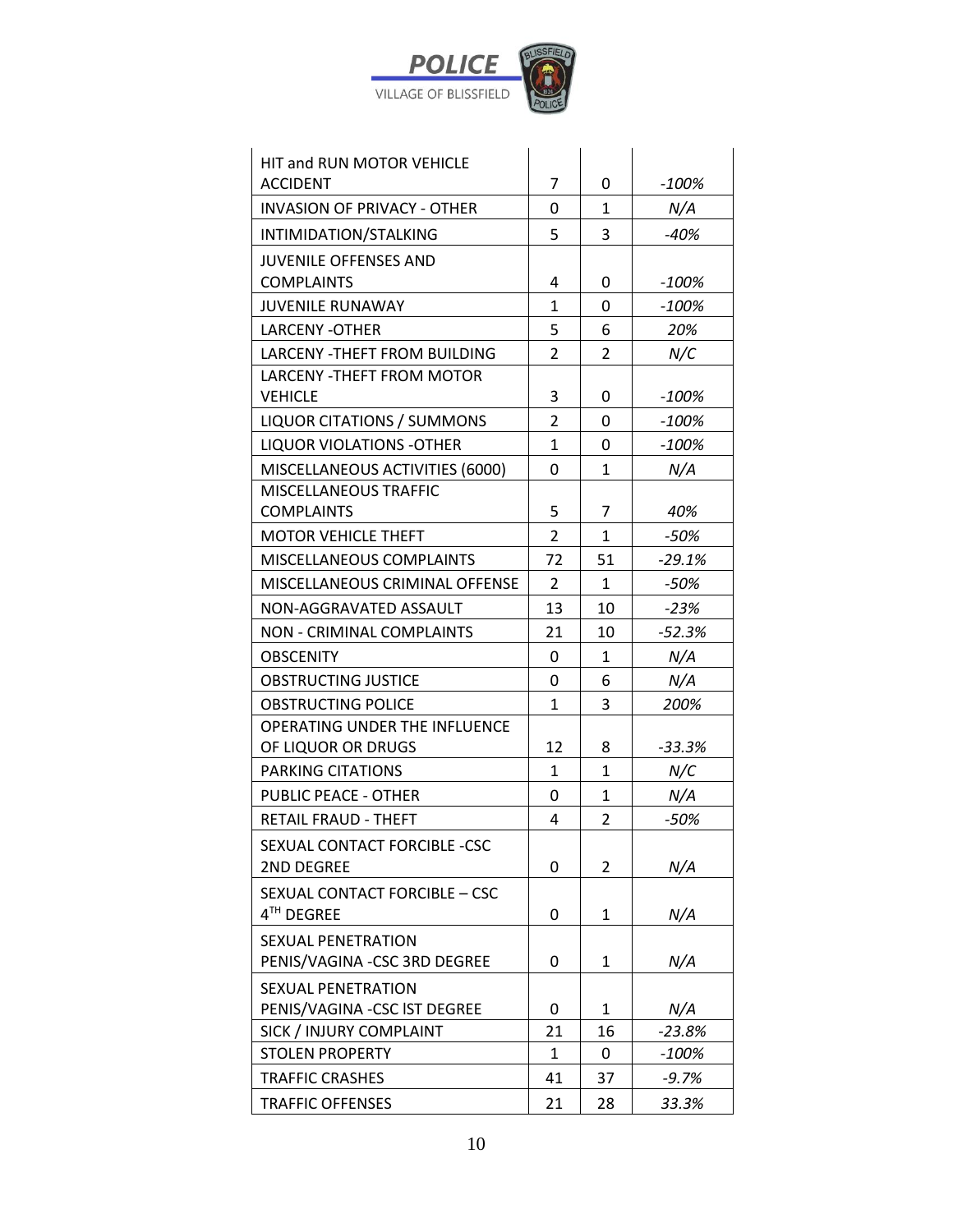

| <b>TRESPASS</b>                   | 2   |     | -100%    |
|-----------------------------------|-----|-----|----------|
| VIOLATIONS OF THE CONTROLLED      |     |     |          |
| <b>SUBSTANCES ACT</b>             | 3   | 1   | -66.6%   |
| <b>WARRANTS</b>                   | 3   | 13  | 333.3%   |
| <b>WEAPONS OFFENSE- CONCEALED</b> | 3   |     | -66.6%   |
| <b>WEAPONS OFFENSE -OTHER</b>     | 1   |     | -100%    |
| ΤΟΤΑL                             | 300 | 251 | $-16.3%$ |

## **ARRESTS AND DETENTIONS**

| <b>ACTIVITY</b>   | 2016 | 2017 | 2018 | 2019 | 2020 | 2021 |
|-------------------|------|------|------|------|------|------|
| Total Arrests and |      |      |      |      |      |      |
| <b>Detentions</b> | 190  | 180  | 190  | 140  | 43   | 41   |

## **WORK HOURS**

Total hours worked by officers are as follows:

| <b>YEAR</b> | <b>HOURS WORKED</b> |
|-------------|---------------------|
| 2017        | 11,328              |
| 2018        | 12,444              |
| 2019        | 11,813              |
| 2020        | 12,418              |
| 2021        | 11,288              |

| <b>TIME DISTRIBUTION</b><br>(HOURS)                   |      |      |      |      |      |
|-------------------------------------------------------|------|------|------|------|------|
| <b>ACTIVITY</b>                                       | 2017 | 2018 | 2019 | 2020 | 2021 |
| <b>Patrol and Traffic</b><br>Enforcement              | 5319 | 6438 | 6193 | 6001 | 4726 |
| <b>Complaint Investigations</b><br>and Report Writing | 1740 | 1284 | 1412 | 849  | 962  |
| Administration                                        | 2101 | 1820 | 2067 | 2196 | 2068 |
| <b>Medical Assists</b>                                | unk  | unk  | unk  | 44   | 46   |
| <b>Officer Training</b>                               | 229  | 762  | 672  | 202  | 346  |
| <b>Public Relations</b>                               | 226  | 410  | 263  | 127  | 77   |
| <b>Equipment Service</b>                              | 229  | 234  | 238  | 170  | 141  |
| Lunch                                                 | 687  | 492  | 525  | 632  | 629  |
| Court                                                 | 98   | 139  | 92   | 32   | 29   |
| Assists to other Agencies                             | 226  | 208  | 129  | 76   | 43   |
| <b>Special Meetings</b>                               | 159  | 252  | 237  | 169  | 124  |